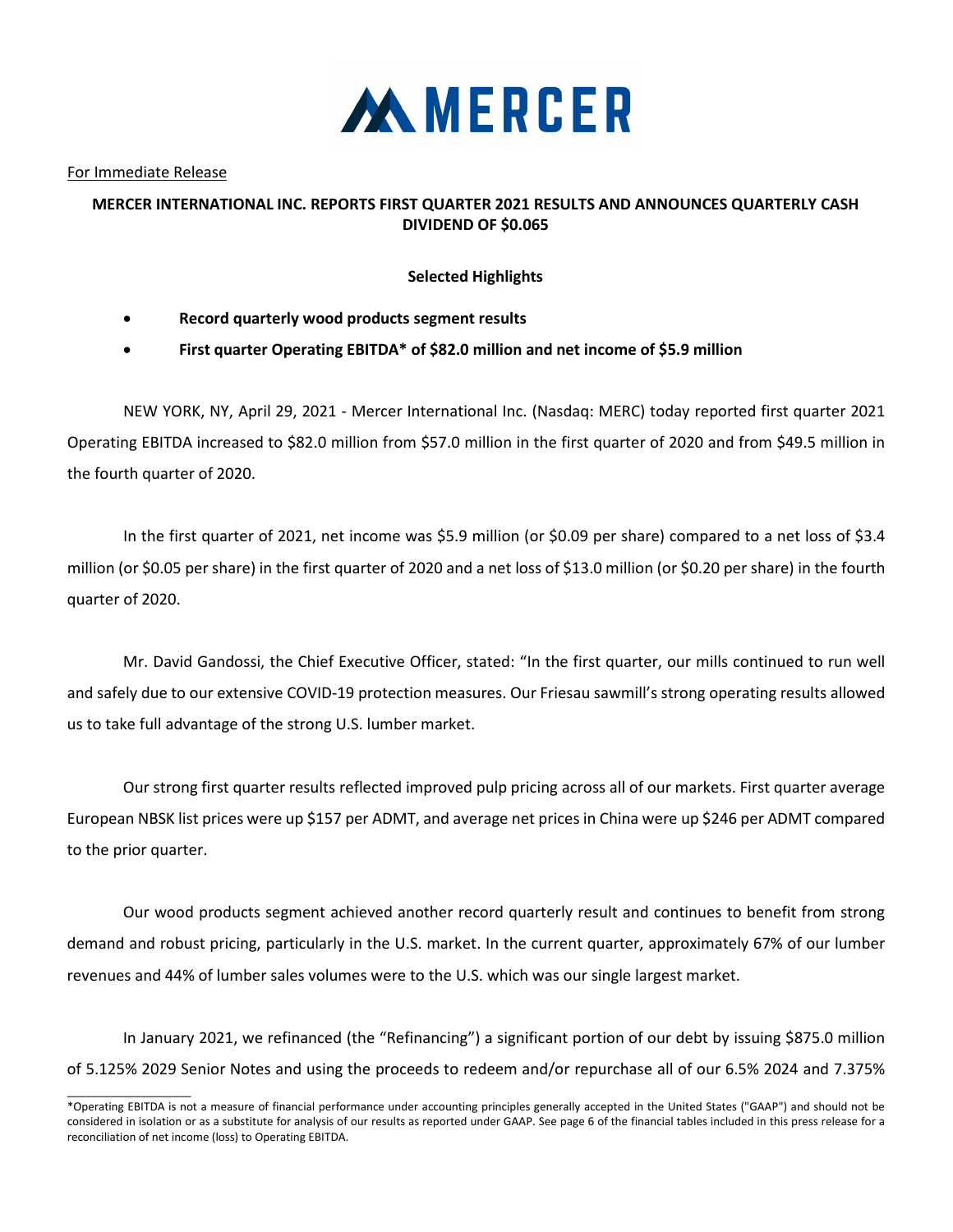2025 Senior Notes at a cost including premium of \$824.6 million (the "Redemption"). We recorded a loss on such Redemption of \$30.4 million (being \$0.46 per share). The Refinancing reduced our annual interest expense going forward by approximately \$12 million.

We have significant major maintenance scheduled this quarter, which requires a large number of specialty contractors at our mills. Consequently, we continue to maintain measures and procedures to operate our business safely and efficiently and to protect our people, including regular COVID-19 testing of employees and contractors.

While I am encouraged by the significant ramp up in the administration of vaccines globally, there has also been a widespread increase in infection rates which has led various countries to re-impose restrictions on certain activities.

Looking ahead to the second quarter, we are pleased with the strong pulp market fundamentals, which are being supported by steady demand. As well, lumber demand and pricing are expected to remain robust in all markets. Strong markets combined with our ample liquidity leave us well positioned to accelerate our strategic plan, including pursuing high return opportunities."

### **Consolidated Financial Results**

\_\_\_\_\_\_\_\_\_\_\_\_\_\_

| Q1<br>2021 |                           | Q4        | Q1 |                                          |
|------------|---------------------------|-----------|----|------------------------------------------|
|            |                           | 2020      |    | 2020                                     |
|            |                           |           |    |                                          |
|            | 412,720                   | 398,195   |    | 350,599                                  |
|            | 51,029                    | 15,616    |    | 24,062                                   |
| S          | 81,996                    | 49,506    |    | 57,008                                   |
|            | $(30,368)$ <sup>(1)</sup> |           |    |                                          |
|            | 5,933                     | (12, 977) |    | (3, 392)                                 |
|            |                           |           |    |                                          |
|            | 0.09                      | (0.20)    |    | (0.05)                                   |
|            |                           |           |    | (in thousands, except per share amounts) |

(1) Redemption of 6.50% senior notes due 2024 and 7.375% senior notes due 2025.

### **Consolidated – Three Months Ended March 31, 2021 Compared to Three Months Ended March 31, 2020**

Total revenues for the three months ended March 31, 2021 increased by approximately 18% to \$412.7 million from \$350.6 million in the same quarter of 2020 primarily due to higher pulp and lumber sales realizations partially offset by lower sales volumes.

Costs and expenses in the current quarter increased by approximately 11% to \$361.7 million from \$326.5 million in the first quarter of 2020 primarily due to the negative impact of a weaker dollar on our Canadian dollar and euro denominated costs and expenses and higher maintenance costs partially offset by lower per unit fiber costs.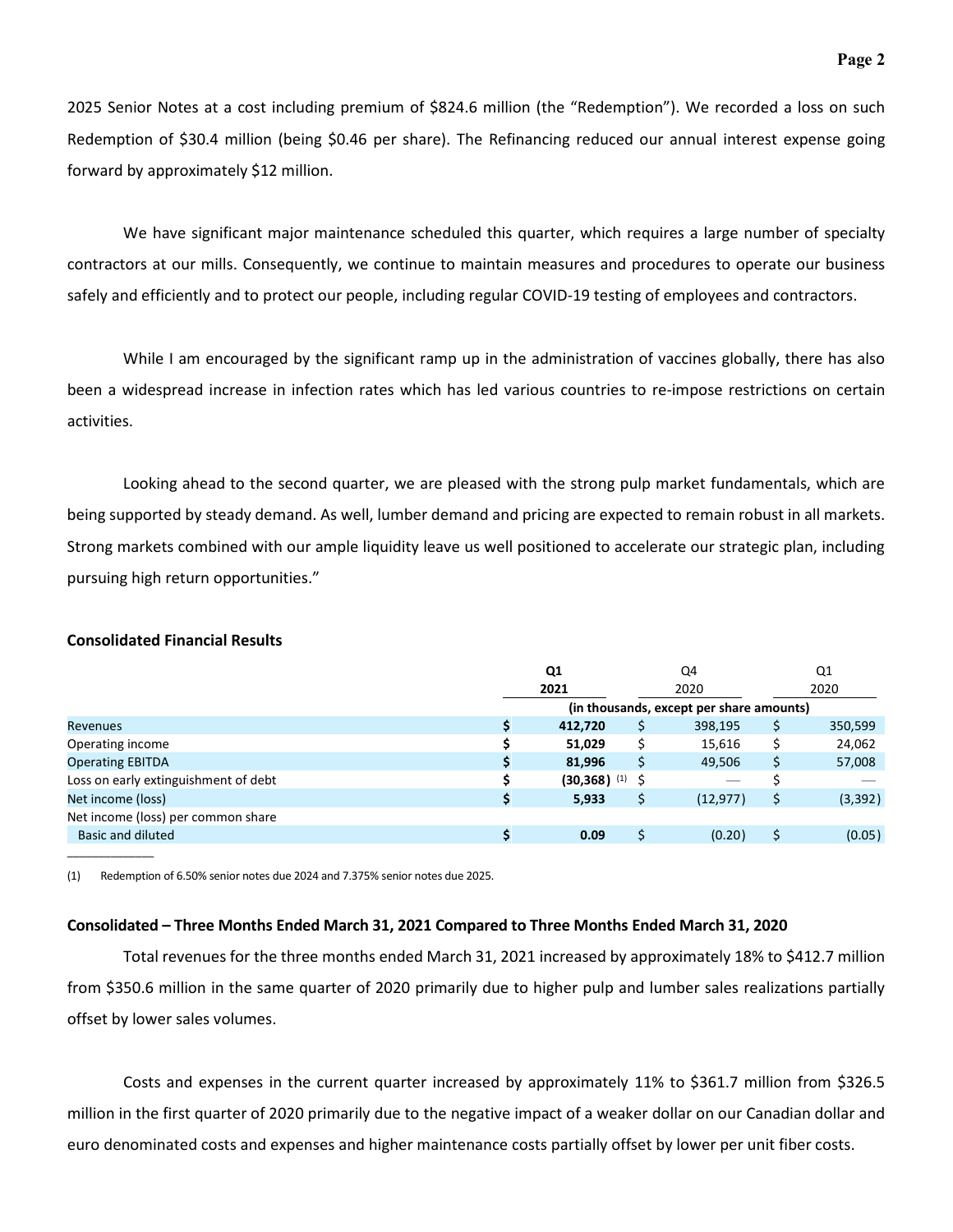In the first quarter of 2021, Operating EBITDA increased by approximately 44% to \$82.0 million from \$57.0 million in the same quarter of 2020 primarily due to higher pulp and lumber sales realizations and lower per unit fiber costs partially offset by the negative impact of a weaker dollar on our Canadian dollar and euro denominated costs and higher maintenance costs.

For the first quarter of 2021, our net income was \$5.9 million, or \$0.09 per share after giving effect to the loss on the Redemption of \$30.4 million compared to a net loss of \$3.4 million, or \$0.05 per share, in the same quarter of 2020.

#### **Segment Results**

**Pulp**

|                              | Three Months Ended March 31, |                |         |  |  |
|------------------------------|------------------------------|----------------|---------|--|--|
|                              | 2021                         |                | 2020    |  |  |
|                              |                              | (in thousands) |         |  |  |
| Pulp revenues                | 317,582                      |                | 278,948 |  |  |
| Energy and chemical revenues | 22,174                       |                | 24,657  |  |  |
| Operating income             | 25,296                       |                | 21,439  |  |  |

Pulp segment operating income increased by approximately 18% to \$25.3 million from \$21.4 million in the same quarter of 2020 as higher pulp sales realizations and lower per unit fiber costs were only partially offset by the negative impact of a weaker dollar and higher maintenance costs.

In the first quarter of 2021, our NBSK pulp sales realizations increased by approximately 19% to \$668 per ADMT from \$561 per ADMT in the same quarter of the prior year. NBSK pulp sales volumes decreased by approximately 4% to 418,645 ADMTs in the current quarter from 438,326 ADMTs in the same quarter of 2020 primarily due to lower production.

NBSK pulp production decreased by approximately 13% to 396,865 ADMTs in the current quarter from 455,192 ADMTs in the same quarter of 2020 primarily due to higher annual maintenance downtime. In the current quarter of 2021, our planned annual maintenance downtime at our Celgar mill of 20 days was extended to 27 days (approximately 37,800 ADMTs) for additional boiler work. In the comparative quarter of 2020, we only had two days of annual maintenance downtime (approximately 2,300 ADMTs). We estimate that such downtime in the first quarter of 2021 adversely impacted our operating income by approximately \$30.3 million, comprised of approximately \$21.8 million in direct out-of-pocket expenses and the balance in reduced production. Many of our competitors that report their results using International Financial Reporting Standards capitalize their direct costs of maintenance downtime.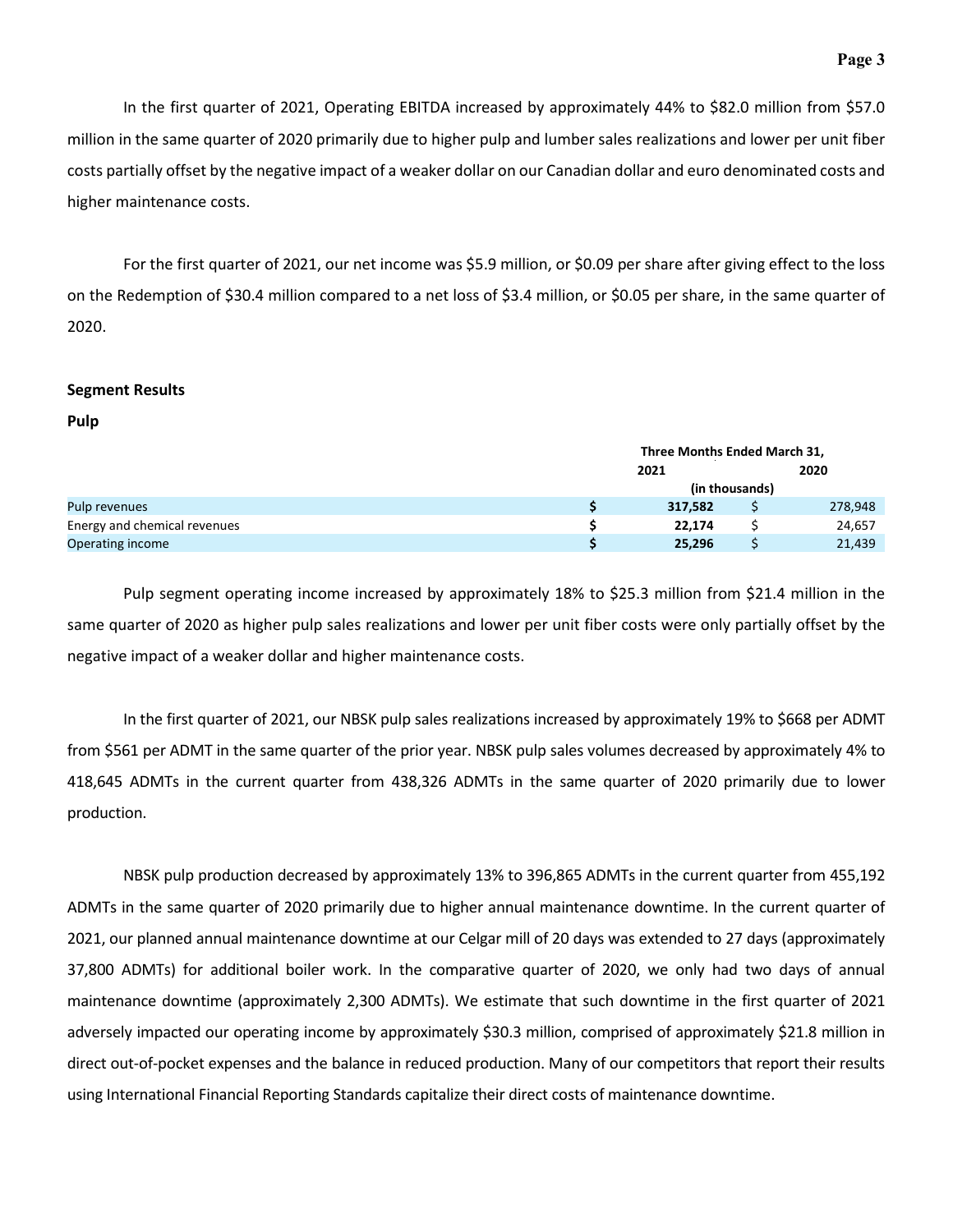In the second quarter of 2021, our pulp mills currently have 95 days of planned annual maintenance downtime (approximately 140,400 ADMTs) of which approximately 63 days will be at our Peace River mill and primarily relates to boiler work which was deferred from last year and resulted from an incident in 2017. We expect insurance to cover the estimated remaining costs of about \$27 million for the boiler work and to receive business interruption insurance for the extra downtime relating to such work. Additionally, in the second quarter of 2021, we had 14 days of downtime at our Celgar mill related to its slower than planned restart.

In the current quarter of 2021 compared to the same quarter of 2020, primarily as a result of the weaker dollar on our Canadian dollar and euro denominated costs and expenses, we had a negative impact of approximately \$30.4 million in operating income due to foreign exchange.

In the first quarter of 2021, per unit fiber costs decreased by approximately 10% from the same quarter of 2020 due to lower per unit fiber costs for all of our mills. In Germany, per unit fiber costs benefited from the continued availability of beetle damaged wood. In Canada, per unit fiber costs declined due to improved chip supply as a result of increased sawmill activity.

#### **Wood Products**

|                        | Three Months Ended March 31, |  |        |  |  |
|------------------------|------------------------------|--|--------|--|--|
|                        | 2021                         |  | 2020   |  |  |
|                        | (in thousands)               |  |        |  |  |
| Lumber revenues        | 67,311                       |  | 40,986 |  |  |
| Energy revenues        | 2.114                        |  | 2,631  |  |  |
| Wood residual revenues | 1,562                        |  | 2,161  |  |  |
| Operating income       | 27,977                       |  | 5,555  |  |  |

In the first quarter of 2021, our wood products segment had record operating income of \$28.0 million compared to \$5.6 million in the same quarter of 2020 primarily due to a higher lumber realized sales price.

Average lumber sales realizations increased by approximately 79% to \$622 per Mfbm in the first quarter of 2021 from approximately \$348 per Mfbm in the same quarter of 2020 primarily due to higher pricing in the U.S. and European markets. U.S. lumber pricing increased due to strong demand from the housing and renovation markets. European lumber pricing increased due to steady demand with limited supply.

Per unit fiber costs increased by approximately 6% in the first quarter of 2021 from the same quarter of 2020 primarily as a result of the negative impact of a weaker dollar on our euro denominated fiber costs.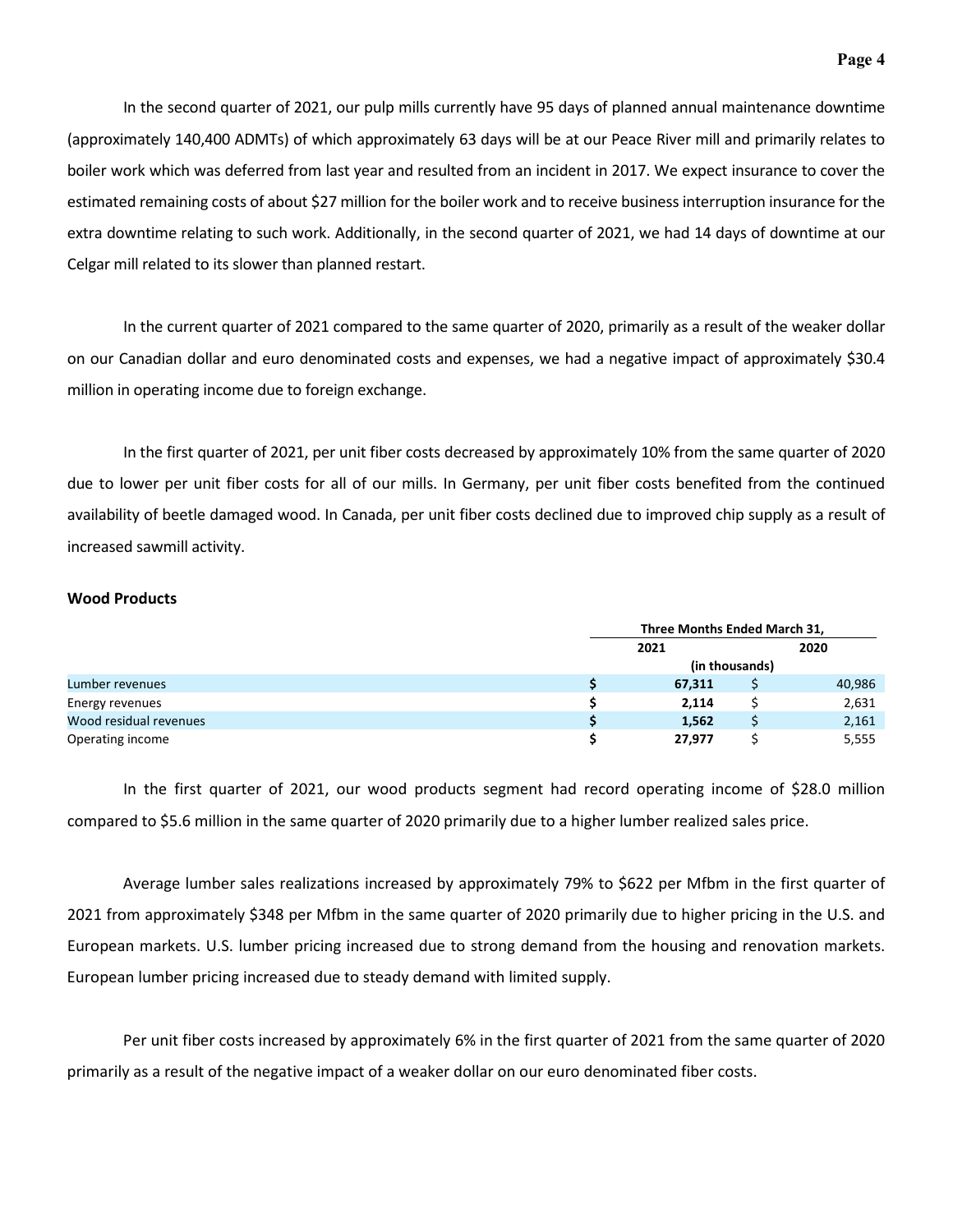### **Liquidity**

The following table is a summary of selected financial information as of the dates indicated:

|                            |  | March 31,<br>2021 |                | December 31,<br>2020 |  |
|----------------------------|--|-------------------|----------------|----------------------|--|
| Cash and cash equivalents  |  |                   | (in thousands) |                      |  |
|                            |  | 395,083           |                | 361,098              |  |
| Working capital            |  | 704.896           |                | 663,056              |  |
| <b>Total assets</b>        |  | 2,178,266         |                | 2,129,126            |  |
| Long-term liabilities      |  | 1,380,445         |                | 1,316,303            |  |
| Total shareholders' equity |  | 567,638           |                | 601,027              |  |

As of March 31, 2021, we had cash and cash equivalents of approximately \$395.1 million and approximately \$276.7 million available under our revolving credit facilities, providing aggregate liquidity of about \$671.8 million.

Included in our cash and cash equivalents is approximately \$15.8 million in government grants received and committed to partially finance greenhouse gas emission reduction capital projects and innovation at our Canadian mills. These projects include upgrades to the woodrooms at such mills which are also expected to reduce fiber costs.

As a result of such new woodroom projects, our expected 2021 capital expenditures, excluding amounts financed by government grants and expected insurance proceeds, will increase to about \$185 million from about \$150 million.

#### **Current Market Environment**

Although there is continued economic uncertainty resulting from the resurgence of the COVID-19 pandemic, we are currently expecting further modest pulp price improvements in the second quarter of 2021 due to stable pulp demand, particularly in China, and reduced supply.

We currently expect continuing strong lumber demand and prices in the U.S. market along with modestly improving sales realizations in the European market in the second quarter of 2021.

#### **Quarterly Dividend**

A quarterly dividend of \$0.065 per share will be paid on July 7, 2021 to all shareholders of record on June 30, 2021. Future dividends will be subject to Board approval and may be adjusted as business and industry conditions warrant.

#### **Earnings Release Call**

In conjunction with this release, Mercer International Inc. will host a conference call, which will be simultaneously broadcast live over the Internet. Management will host the call, which is scheduled for April 30, 2021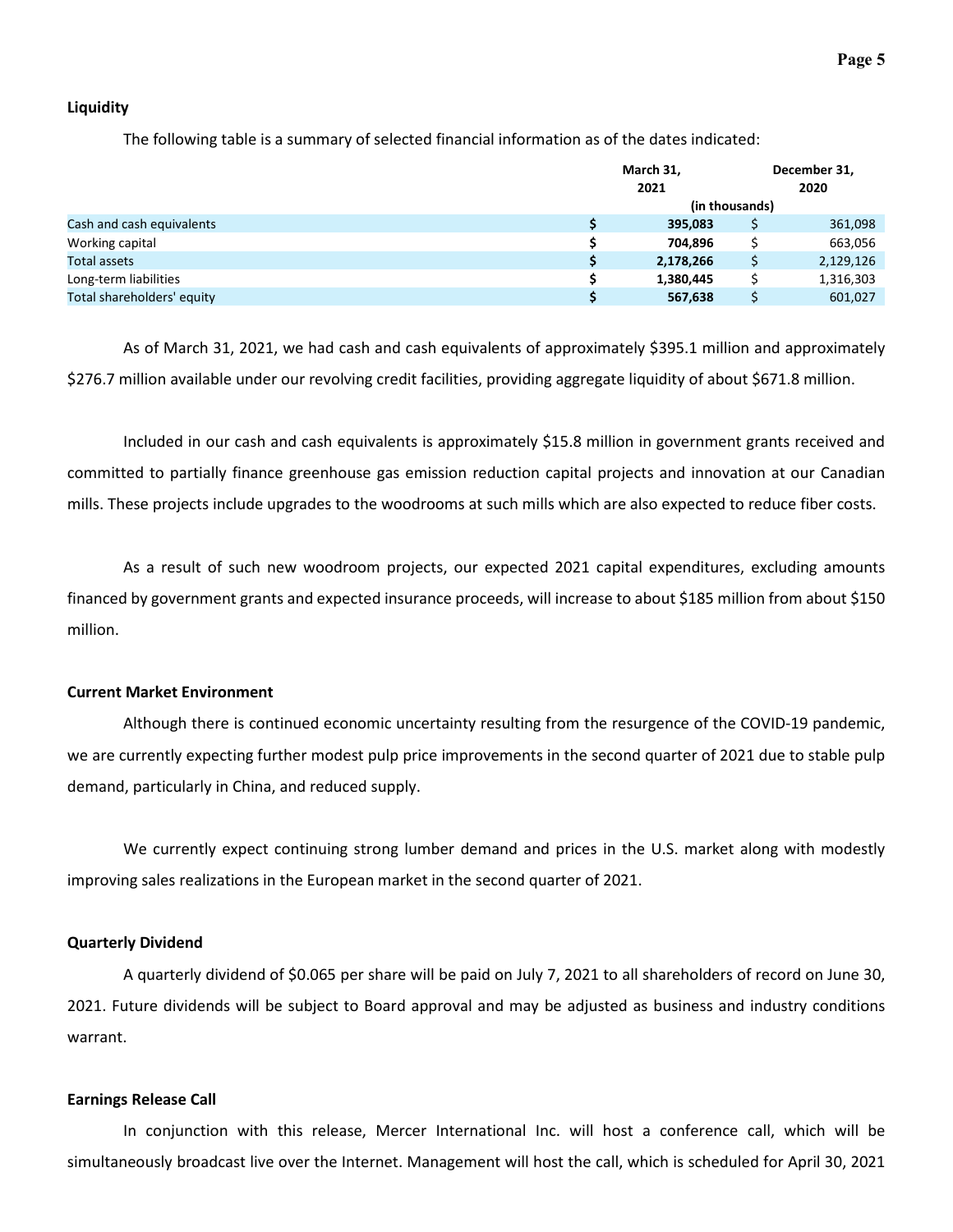at 10:00 AM (Eastern Daylight Time). Listeners can access the conference call live and archived for 30 days over the Internet at <https://edge.media-server.com/mmc/p/wt6dyuct> or through a link on the company's home page at [https://www.mercerint.com.](https://www.mercerint.com/) Please allow 15 minutes prior to the call to visit the site and download and install any necessary audio software.

Mercer International Inc. is a global forest products company with operations in Germany and Canada with consolidated annual production capacity of 2.2 million tonnes of pulp and 550 million board feet of lumber. To obtain further information on the company, please visit its web site at [https://www.mercerint.com.](https://www.mercerint.com/)

*The preceding includes forward looking statements which involve known and unknown risks and uncertainties*  which may cause our actual results in future periods to differ materially from forecasted results. Words such as *"expects", "anticipates", "projects", "intends", "designed", "will", "believes", "estimates", "may", "could" and variations of such words and similar expressions are intended to identify such forward-looking statements. Among those factors which could cause actual results to differ materially are the following: the highly cyclical nature of our business, raw material costs, our level of indebtedness, competition, foreign exchange and interest rate fluctuations, our use of derivatives, expenditures for capital projects, environmental regulation and compliance, disruptions to our production, market conditions and other risk factors listed from time to time in our SEC reports.* 

#### APPROVED BY:

Jimmy S.H. Lee Executive Chairman (604) 684-1099

David M. Gandossi, FCPA, FCA Chief Executive Officer (604) 684-1099

-FINANCIAL TABLES FOLLOW-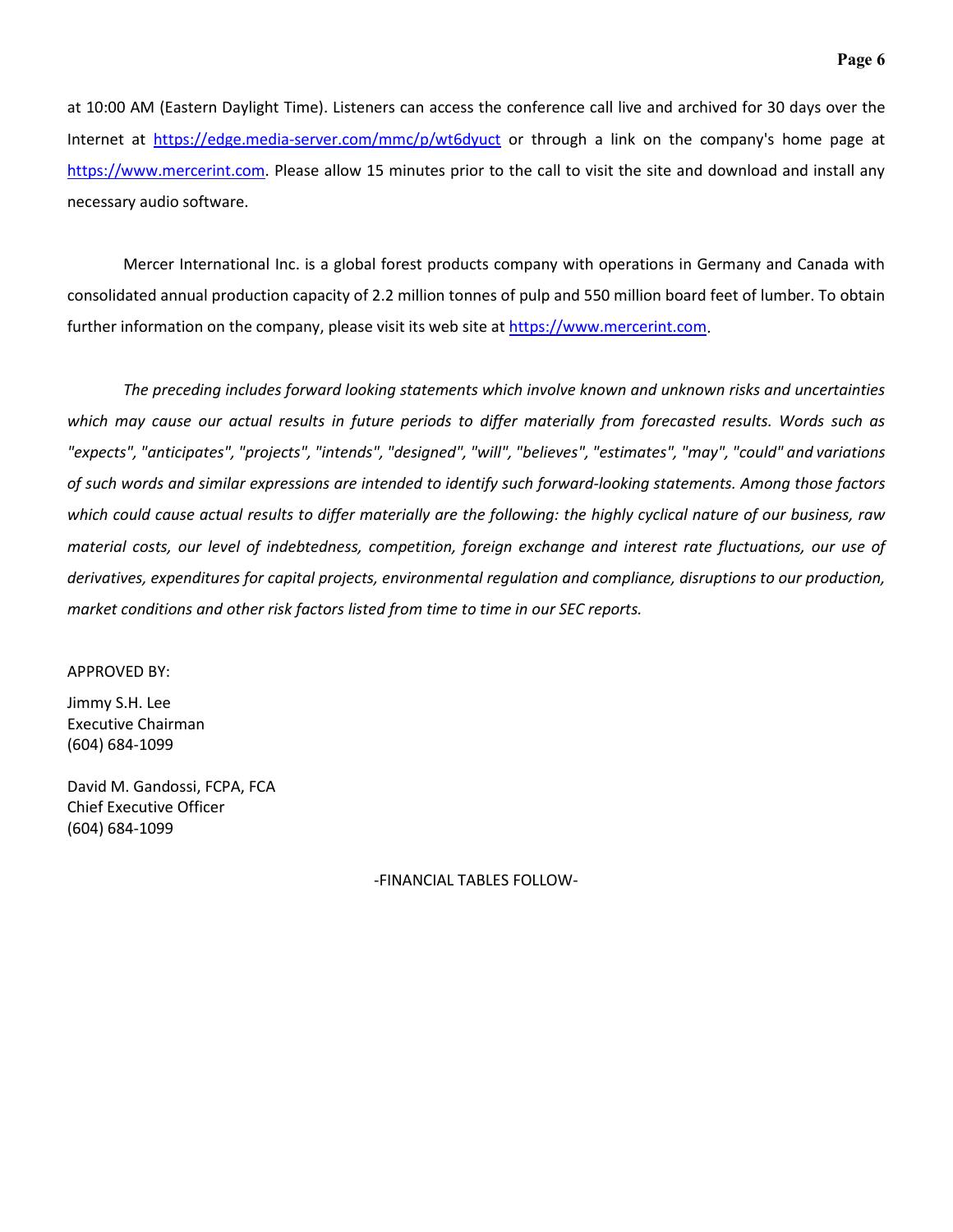# **Summary Financial Highlights**

|                                                     |    | Q1<br>Q4<br>2021<br>2020  |    |                                          |      | Q <sub>1</sub> |  |
|-----------------------------------------------------|----|---------------------------|----|------------------------------------------|------|----------------|--|
|                                                     |    |                           |    |                                          | 2020 |                |  |
|                                                     |    |                           |    | (in thousands, except per share amounts) |      |                |  |
| Pulp segment revenues                               | \$ | 339,756                   | Ŝ. | 344,077                                  | \$   | 303,605        |  |
| Wood products segment revenues                      |    | 70,987                    |    | 53,091                                   |      | 45,778         |  |
| Corporate and other revenues                        |    | 1,977                     |    | 1,027                                    |      | 1,216          |  |
| <b>Total revenues</b>                               | \$ | 412,720                   | \$ | 398,195                                  | \$   | 350,599        |  |
|                                                     |    |                           |    |                                          |      |                |  |
| Pulp segment operating income                       | \$ | 25,296                    | \$ | 4,650                                    | \$   | 21,439         |  |
| Wood products segment operating income              |    | 27,977                    |    | 12,859                                   |      | 5,555          |  |
| Corporate and other operating loss                  |    | (2, 244)                  |    | (1,893)                                  |      | (2,932)        |  |
| Total operating income                              |    | 51,029                    | \$ | 15,616                                   | \$   | 24,062         |  |
|                                                     |    |                           |    |                                          |      |                |  |
| Pulp segment depreciation and amortization          | \$ | 27,046                    | \$ | 30,104                                   | \$   | 30,371         |  |
| Wood products segment depreciation and amortization |    | 3,723                     |    | 3,585                                    |      | 2,377          |  |
| Corporate and other depreciation and amortization   |    | 198                       |    | 201                                      |      | 198            |  |
| Total depreciation and amortization                 |    | 30,967                    | Ś. | 33,890                                   | \$   | 32,946         |  |
|                                                     |    |                           |    |                                          |      |                |  |
| <b>Operating EBITDA</b>                             | \$ | 81,996                    | \$ | 49,506                                   | \$   | 57,008         |  |
| Loss on early extinguishment of debt                | \$ | $(30,368)$ <sup>(1)</sup> | \$ |                                          | \$   |                |  |
| Income tax provision                                | \$ | (2,698)                   | \$ | (1,645)                                  | \$   | (5, 344)       |  |
| Net income (loss)                                   | \$ | 5,933                     | \$ | (12, 977)                                | \$   | (3, 392)       |  |
| Net income (loss) per common share                  |    |                           |    |                                          |      |                |  |
| <b>Basic and diluted</b>                            | \$ | 0.09                      | \$ | (0.20)                                   | \$   | (0.05)         |  |
| Common shares outstanding at period end             |    | 65,988                    |    | 65,868                                   |      | 65,800         |  |

(1) Redemption of the 2024 and 2025 Senior Notes.

 $\mathcal{L}=\mathcal{L}$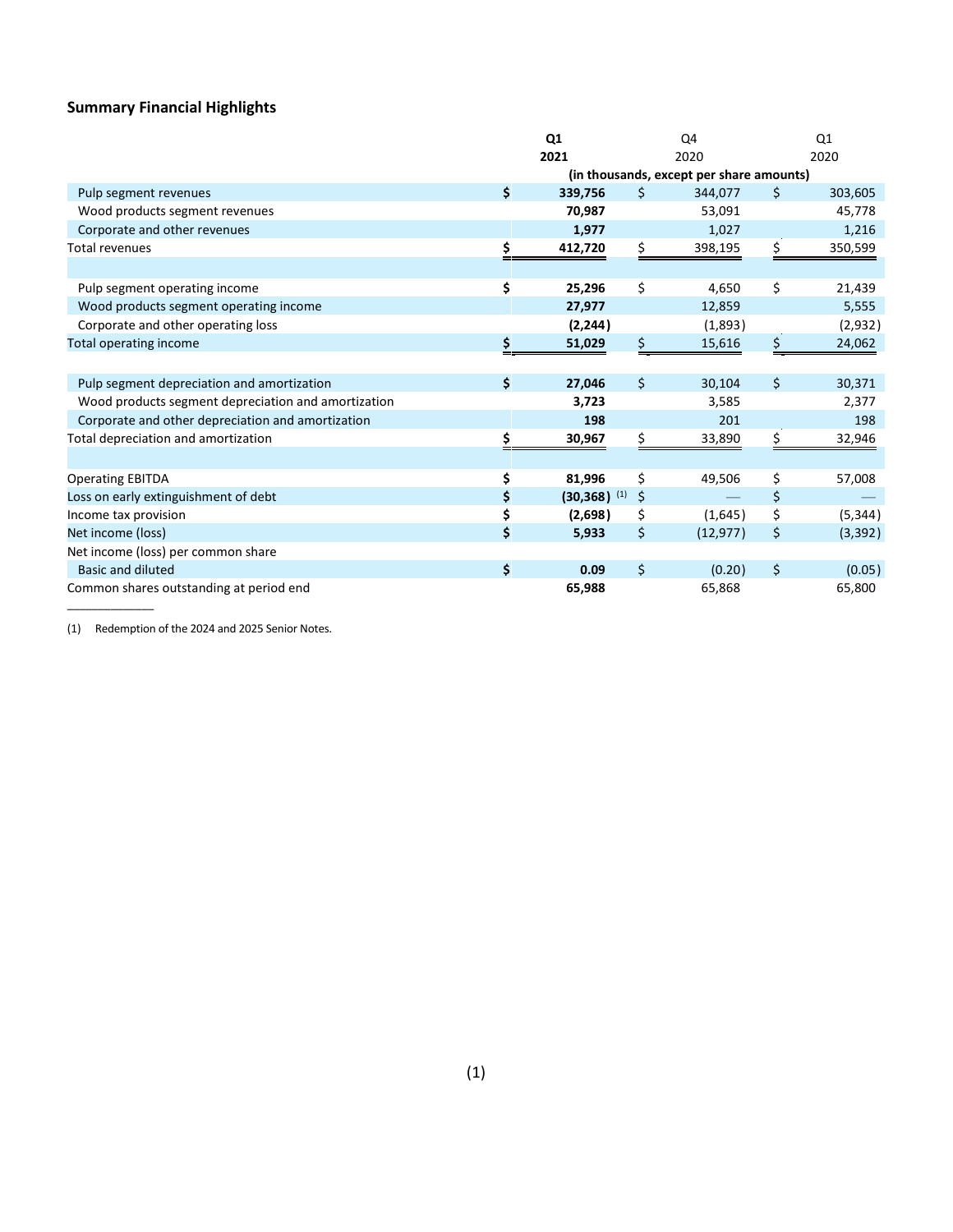### **Summary Operating Highlights**

|                                                                | Q1     | Q4     | Q1     |
|----------------------------------------------------------------|--------|--------|--------|
|                                                                | 2021   | 2020   | 2020   |
| <b>Pulp Segment</b>                                            |        |        |        |
| Pulp production ('000 ADMTs)                                   |        |        |        |
| <b>NBSK</b>                                                    | 396.9  | 436.9  | 455.2  |
| <b>NBHK</b>                                                    | 81.6   | 87.4   | 78.9   |
| Annual maintenance downtime ('000 ADMTs)                       | 37.8   | 21.5   | 2.3    |
| Annual maintenance downtime (days)                             | 27     | 16     | 2      |
| Pulp sales ('000 ADMTs)                                        |        |        |        |
| <b>NBSK</b>                                                    | 418.6  | 469.5  | 438.3  |
| <b>NBHK</b>                                                    | 69.0   | 93.6   | 66.0   |
| Average NBSK pulp prices (\$/ADMT) <sup>(1)</sup>              |        |        |        |
| Europe                                                         | 1,037  | 880    | 833    |
| China                                                          | 883    | 637    | 573    |
| <b>North America</b>                                           | 1,302  | 1,138  | 1,127  |
| Average NBHK pulp prices (\$/ADMT) <sup>(1)</sup>              |        |        |        |
| China                                                          | 692    | 480    | 460    |
| North America                                                  | 1,020  | 868    | 890    |
| Average pulp sales realizations $(\frac{2}{2}$ /ADMT $)^{(2)}$ |        |        |        |
| <b>NBSK</b>                                                    | 668    | 588    | 561    |
| <b>NBHK</b>                                                    | 520    | 454    | 468    |
| Energy production ('000 MWh) <sup>(3)</sup>                    | 519.1  | 568.1  | 578.4  |
| Energy sales ('000 MWh) <sup>(3)</sup>                         | 201.1  | 225.3  | 231.7  |
| Average energy sales realizations (\$/MWh) <sup>(3)</sup>      | 97     | 96     | 95     |
|                                                                |        |        |        |
| <b>Wood Products Segment</b>                                   |        |        |        |
| Lumber production (MMfbm)                                      | 117.8  | 111.4  | 116.4  |
| Lumber sales (MMfbm)                                           | 108.2  | 104.0  | 117.7  |
| Average lumber sales realizations (\$/Mfbm)                    | 622    | 467    | 348    |
| Energy production and sales ('000 MWh)                         | 16.4   | 25.7   | 22.8   |
| Average energy sales realizations (\$/MWh)                     | 129    | 122    | 116    |
|                                                                |        |        |        |
| <b>Average Spot Currency Exchange Rates</b>                    |        |        |        |
| $5/6^{(4)}$                                                    | 1.2045 | 1.1925 | 1.1022 |
| $$ / C$^{(4)}$                                                 | 0.7902 | 0.7675 | 0.7438 |
|                                                                |        |        |        |

(1) Source: RISI pricing report. Europe and North America are list prices. China are net prices which include discounts, allowances and rebates.

(2) Sales realizations after customer discounts, rebates and other selling concessions. Incorporates the effect of pulp price variations occurring between the order and shipment dates.

(3) Does not include our 50% joint venture interest in the Cariboo mill, which is accounted for using the equity method.

(4) Average Federal Reserve Bank of New York Noon Buying Rates over the reporting period.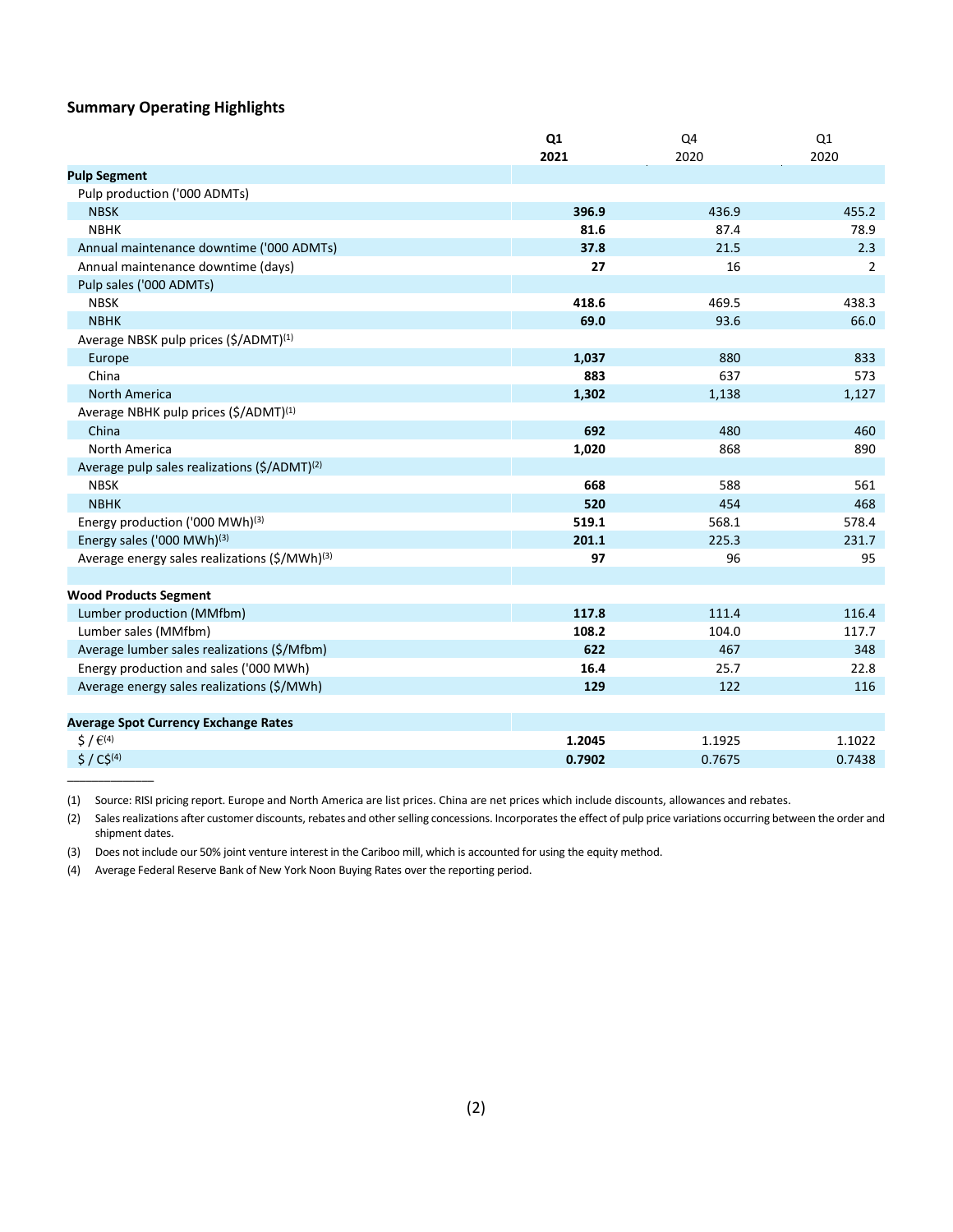## **MERCER INTERNATIONAL INC. INTERIM CONSOLIDATED STATEMENTS OF OPERATIONS (Unaudited)**

### **(In thousands, except per share data)**

|                                                        | Three Months Ended March 31, |           |      |           |  |
|--------------------------------------------------------|------------------------------|-----------|------|-----------|--|
|                                                        |                              | 2021      | 2020 |           |  |
| <b>Revenues</b>                                        | \$                           | 412,720   | \$   | 350,599   |  |
| Costs and expenses                                     |                              |           |      |           |  |
| Cost of sales, excluding depreciation and amortization |                              | 310,197   |      | 276,056   |  |
| Cost of sales depreciation and amortization            |                              | 30,946    |      | 32,911    |  |
| Selling, general and administrative expenses           |                              | 20,548    |      | 17,570    |  |
| Operating income                                       |                              | 51,029    |      | 24,062    |  |
| Other income (expenses)                                |                              |           |      |           |  |
| Interest expense                                       |                              | (19,019)  |      | (20,084)  |  |
| Loss on early extinguishment of debt                   |                              | (30, 368) |      |           |  |
| Other income (expenses)                                |                              | 6,989     |      | (2,026)   |  |
| Total other expenses, net                              |                              | (42, 398) |      | (22, 110) |  |
| Income before income taxes                             |                              | 8,631     |      | 1,952     |  |
| Income tax provision                                   |                              | (2,698)   |      | (5, 344)  |  |
| Net income (loss)                                      |                              | 5,933     | ς.   | (3, 392)  |  |
| Net income (loss) per common share                     |                              |           |      |           |  |
| <b>Basic and diluted</b>                               | \$                           | 0.09      | \$   | (0.05)    |  |
| Dividends declared per common share                    | \$                           | 0.0650    | \$   | 0.1375    |  |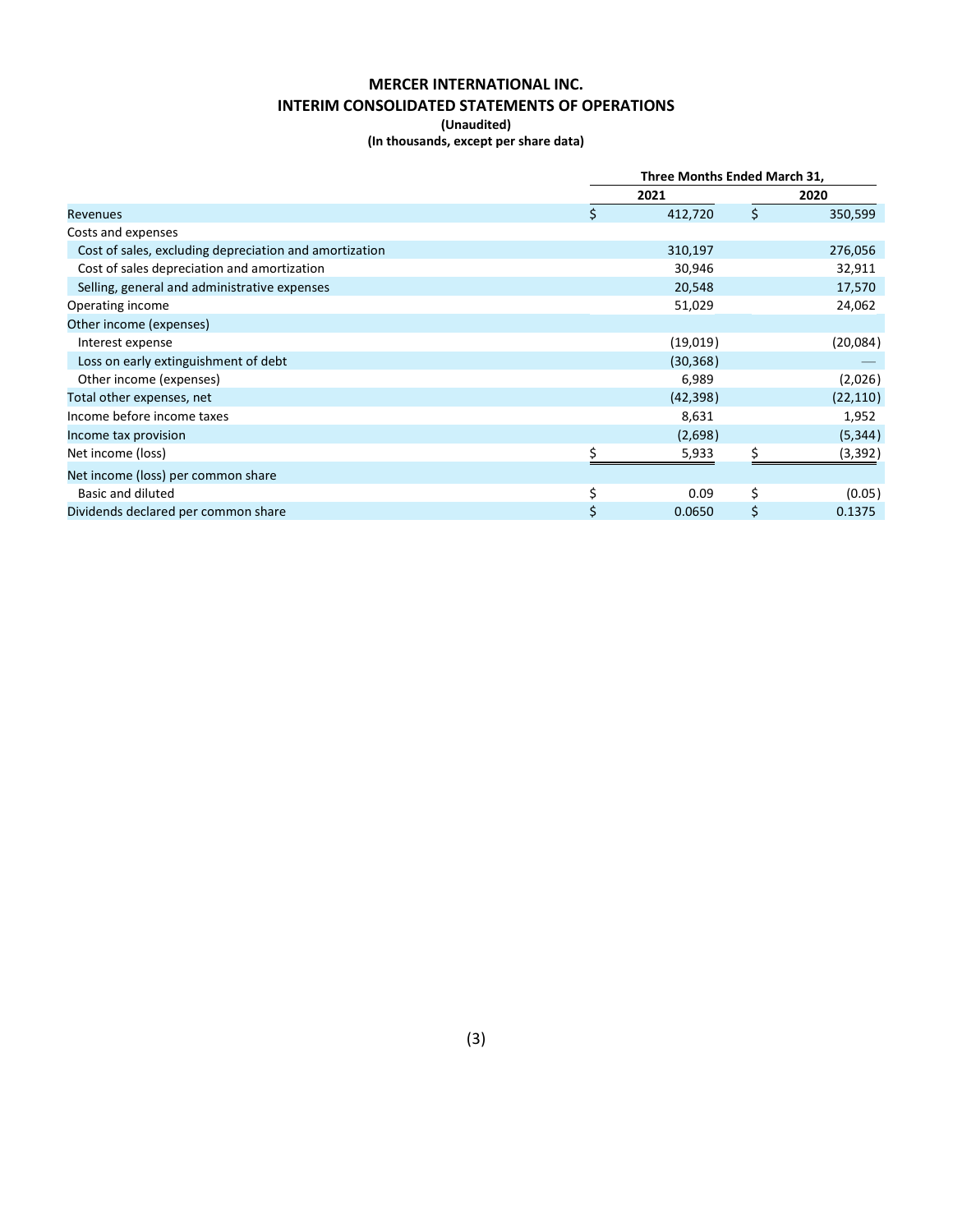# **MERCER INTERNATIONAL INC. INTERIM CONSOLIDATED BALANCE SHEETS**

#### **(Unaudited)**

**(In thousands, except share and per share data)**

|                                                                                                                 | March 31,<br>2021 |           |    | December 31,<br>2020 |  |
|-----------------------------------------------------------------------------------------------------------------|-------------------|-----------|----|----------------------|--|
| <b>ASSETS</b>                                                                                                   |                   |           |    |                      |  |
| <b>Current assets</b>                                                                                           |                   |           |    |                      |  |
| Cash and cash equivalents                                                                                       | \$                | 395,083   | \$ | 361,098              |  |
| Accounts receivable, net                                                                                        |                   | 237,318   |    | 227,055              |  |
| Inventories                                                                                                     |                   | 288,111   |    | 271,696              |  |
| Prepaid expenses and other                                                                                      |                   | 14,567    |    | 15,003               |  |
| Total current assets                                                                                            |                   | 935,079   |    | 874,852              |  |
| Property, plant and equipment, net                                                                              |                   | 1,099,412 |    | 1,109,740            |  |
| Investment in joint ventures                                                                                    |                   | 46,616    |    | 46,429               |  |
| Amortizable intangible assets, net                                                                              |                   | 50,525    |    | 51,571               |  |
| Operating lease right-of-use assets                                                                             |                   | 12,403    |    | 13,251               |  |
| Other long-term assets                                                                                          |                   | 32,960    |    | 31,928               |  |
| Deferred income tax                                                                                             |                   | 1,271     |    | 1,355                |  |
| Total assets                                                                                                    | $\frac{1}{2}$     | 2,178,266 | \$ | 2,129,126            |  |
| LIABILITIES AND SHAREHOLDERS' EQUITY                                                                            |                   |           |    |                      |  |
| <b>Current liabilities</b>                                                                                      |                   |           |    |                      |  |
| Accounts payable and other                                                                                      | \$                | 229,324   | \$ | 210,994              |  |
| Pension and other post-retirement benefit obligations                                                           |                   | 859       |    | 802                  |  |
| <b>Total current liabilities</b>                                                                                |                   | 230,183   |    | 211,796              |  |
| Debt                                                                                                            |                   | 1,197,790 |    | 1,145,294            |  |
| Pension and other post-retirement benefit obligations                                                           |                   | 31,033    |    | 31,810               |  |
| Finance lease liabilities                                                                                       |                   | 51,618    |    | 41,329               |  |
| <b>Operating lease liabilities</b>                                                                              |                   | 9,043     |    | 9,933                |  |
| Other long-term liabilities                                                                                     |                   | 14,566    |    | 10,909               |  |
| Deferred income tax                                                                                             |                   | 76,395    |    | 77,028               |  |
| <b>Total liabilities</b>                                                                                        |                   | 1,610,628 |    | 1,528,099            |  |
| Shareholders' equity                                                                                            |                   |           |    |                      |  |
| Common shares \$1 par value; 200,000,000 authorized; 65,988,000 issued and outstanding<br>$(2020 - 65,868,000)$ |                   | 65,920    |    | 65,800               |  |
| Additional paid-in capital                                                                                      |                   | 346,186   |    | 345,696              |  |
| Retained earnings                                                                                               |                   | 218,750   |    | 217,106              |  |
| Accumulated other comprehensive loss                                                                            |                   | (63, 218) |    | (27, 575)            |  |
| Total shareholders' equity                                                                                      |                   | 567,638   |    | 601,027              |  |
| Total liabilities and shareholders' equity                                                                      | \$                | 2,178,266 | \$ | 2,129,126            |  |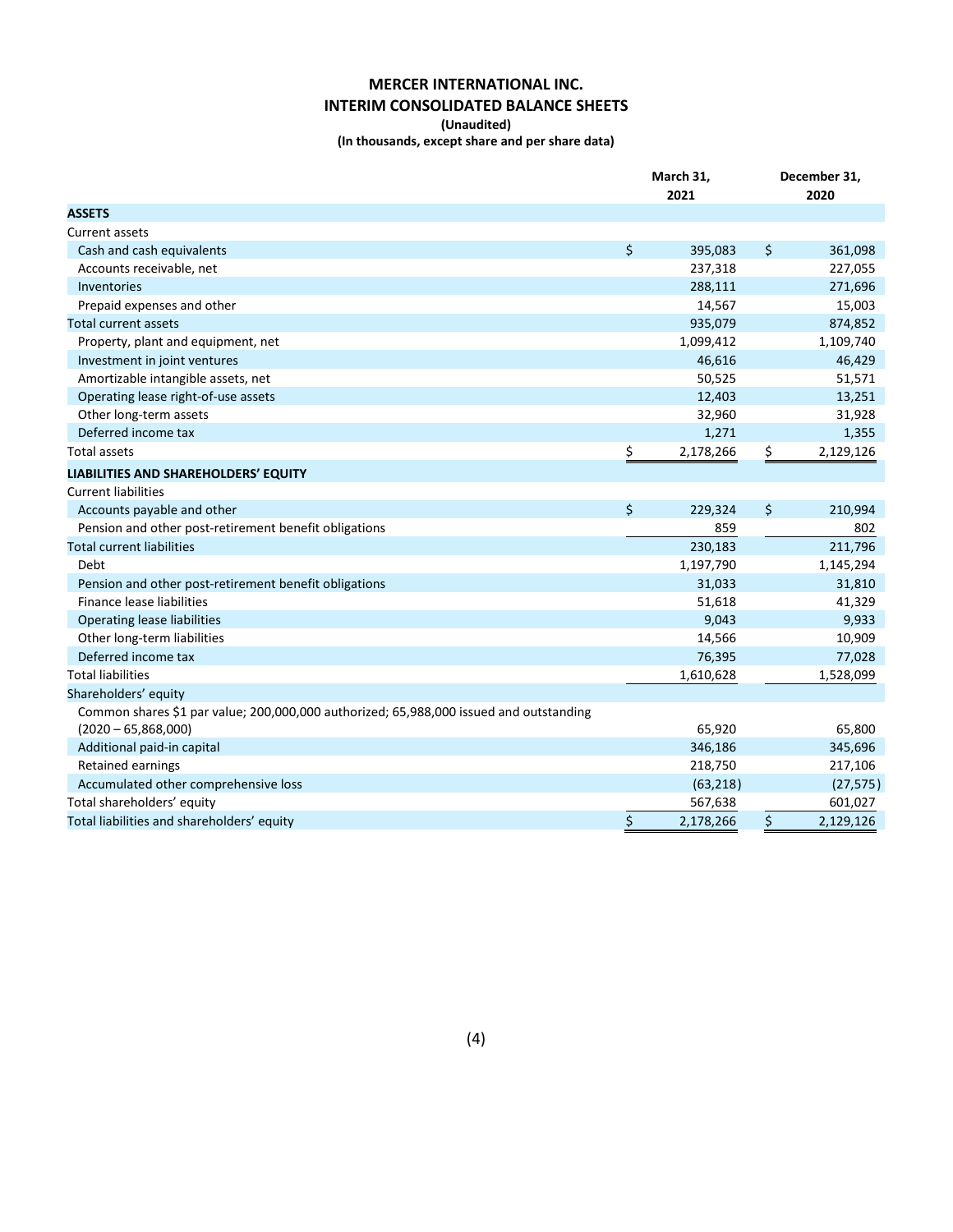## **MERCER INTERNATIONAL INC. INTERIM CONSOLIDATED STATEMENTS OF CASH FLOWS (Unaudited)**

**(In thousands)**

|                                                                                    | Three Months Ended March 31, |            |    |           |
|------------------------------------------------------------------------------------|------------------------------|------------|----|-----------|
|                                                                                    |                              | 2021       |    | 2020      |
| Cash flows from (used in) operating activities                                     |                              |            |    |           |
| Net income (loss)                                                                  | \$                           | 5,933      | \$ | (3, 392)  |
| Adjustments to reconcile net income (loss) to cash flows from operating activities |                              |            |    |           |
| Depreciation and amortization                                                      |                              | 30,967     |    | 32,946    |
| Deferred income tax provision (recovery)                                           |                              | 1,204      |    | (1, 331)  |
| Inventory impairment                                                               |                              |            |    | 5,734     |
| Loss on early extinguishment of debt                                               |                              | 30,368     |    |           |
| Defined benefit pension plans and other post-retirement benefit plan expense       |                              | 919        |    | 762       |
| Stock compensation expense (reversal)                                              |                              | 610        |    | (46)      |
| Foreign exchange transaction gains                                                 |                              | (8,606)    |    | (6, 144)  |
| Other                                                                              |                              | (616)      |    | (497)     |
| Defined benefit pension plans and other post-retirement benefit plan contributions |                              | (923)      |    | (915)     |
| Changes in working capital                                                         |                              |            |    |           |
| Accounts receivable                                                                |                              | (12, 423)  |    | (20, 926) |
| Inventories                                                                        |                              | (20, 799)  |    | (18, 120) |
| Accounts payable and accrued expenses                                              |                              | 4,436      |    | (57,660)  |
| Other                                                                              |                              | (782)      |    | (253)     |
| Net cash from (used in) operating activities                                       |                              | 30,288     |    | (69, 842) |
| Cash flows from (used in) investing activities                                     |                              |            |    |           |
| Purchase of property, plant and equipment                                          |                              | (25, 262)  |    | (23,018)  |
| Purchase of amortizable intangible assets                                          |                              | (641)      |    | (438)     |
| Other                                                                              |                              | (394)      |    | 51        |
| Net cash from (used in) investing activities                                       |                              | (26, 297)  |    | (23, 405) |
| Cash flows from (used in) financing activities                                     |                              |            |    |           |
| Redemption of senior notes                                                         |                              | (824, 557) |    |           |
| Proceeds from issuance of senior notes                                             |                              | 875,000    |    |           |
| Proceeds from (repayment of) revolving credit facilities, net                      |                              | (15,070)   |    | 51,260    |
| Dividend payments                                                                  |                              |            |    | (9,047)   |
| Repurchase of common shares                                                        |                              |            |    | (162)     |
| Payment of debt issuance costs                                                     |                              | (14, 414)  |    |           |
| Proceeds from government grants                                                    |                              | 8,532      |    |           |
| Other                                                                              |                              | 1,921      |    | (9,801)   |
| Net cash from (used in) financing activities                                       |                              | 31,412     |    | 32,250    |
| Effect of exchange rate changes on cash and cash equivalents                       |                              | (1, 418)   |    | (3, 562)  |
| Net increase (decrease) in cash and cash equivalents                               |                              | 33,985     |    | (64, 559) |
| Cash and cash equivalents, beginning of period                                     |                              | 361,098    |    | 351,085   |
| Cash and cash equivalents, end of period                                           | \$                           | 395,083    | \$ | 286,526   |